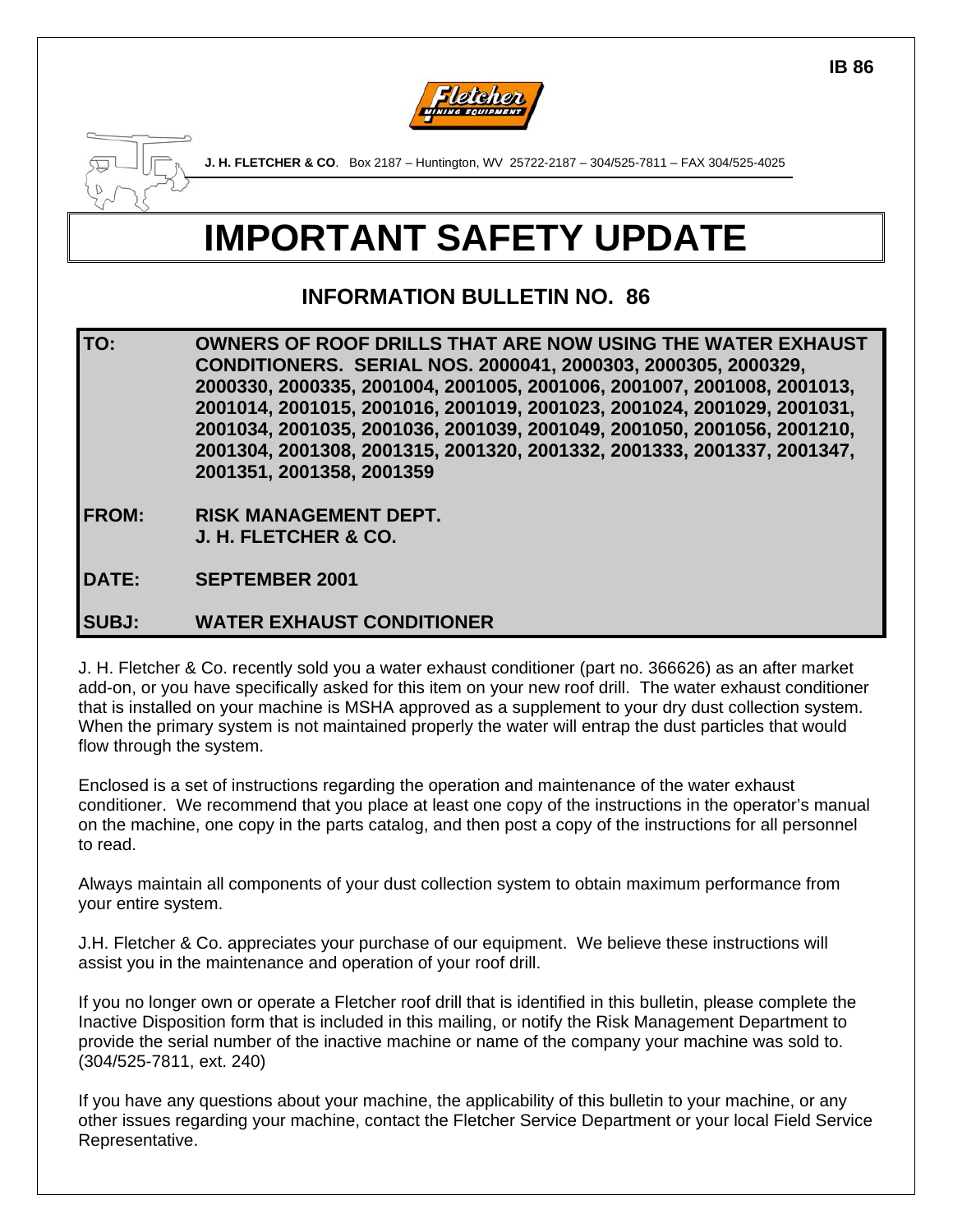Information Bulletin No. 86 Subject: Water Exhaust Conditioner September 2001 Page 2

## **INACTIVE EQUIPMENT DISPOSITION**

#### **SOLD OR TRANSFERRED EQUIPMENT:**

| MODEL:<br><b>SERIAL NO:</b>                                                                                                                                                                                                                                                            | OWNER:<br>ADDRESS:<br><u> 2000 - Januar Alemania, martxa alemaniar alemaniar a</u> |
|----------------------------------------------------------------------------------------------------------------------------------------------------------------------------------------------------------------------------------------------------------------------------------------|------------------------------------------------------------------------------------|
| PHONE NO: _________________________                                                                                                                                                                                                                                                    | TRANSACTION DATE: __________________                                               |
| MODEL:<br><u> 1989 - Johann Harry Harry Harry Harry Harry Harry Harry Harry Harry Harry Harry Harry Harry Harry Harry Harry Harry Harry Harry Harry Harry Harry Harry Harry Harry Harry Harry Harry Harry Harry Harry Harry Harry Harry Ha</u><br>SERIAL NO: _________________________ | OWNER:<br>ADDRESS:                                                                 |
| PHONE NO: _______________________                                                                                                                                                                                                                                                      | TRANSACTION DATE: ___________________                                              |

#### **EQUIPMENT THAT IS PERMANENTLY OUT-OF-SERVICE:**

| MODEL:<br><u> 1980 - Andrea Andrew Maria (h. 1980).</u><br><b>SERIAL NO:</b><br><u> 1980 - Jan Barbara Barbara, manazarta da kasas da shekara 1980 - André a Santa Barbara a Santa Barbara a San</u> | MODEL:<br>SERIAL NO: __________________________ |
|------------------------------------------------------------------------------------------------------------------------------------------------------------------------------------------------------|-------------------------------------------------|
| MODEL:                                                                                                                                                                                               | MODEL:                                          |
| <b>SERIAL NO:</b>                                                                                                                                                                                    | <b>SERIAL NO:</b>                               |
|                                                                                                                                                                                                      |                                                 |

\_\_\_\_\_\_\_\_\_\_\_\_\_\_\_\_\_\_\_\_\_\_\_\_\_\_\_\_\_\_\_\_\_\_\_\_\_\_\_\_\_\_\_\_\_\_\_\_\_\_\_\_\_\_\_\_\_\_\_\_\_\_\_\_\_\_\_\_\_\_\_\_\_\_\_\_ \_\_\_\_\_\_\_\_\_\_\_\_\_\_\_\_\_\_\_\_\_\_\_\_\_\_\_\_\_\_\_\_\_\_\_\_\_\_\_\_\_\_\_\_\_\_\_\_\_\_\_\_\_\_\_\_\_\_\_\_\_\_\_\_\_\_\_\_\_\_\_\_\_\_\_\_ \_\_\_\_\_\_\_\_\_\_\_\_\_\_\_\_\_\_\_\_\_\_\_\_\_\_\_\_\_\_\_\_\_\_\_\_\_\_\_\_\_\_\_\_\_\_\_\_\_\_\_\_\_\_\_\_\_\_\_\_\_\_\_\_\_\_\_\_\_\_\_\_\_\_\_\_

### **COMMENT:**

Date: \_\_\_\_\_\_\_\_\_\_\_\_\_\_\_\_\_\_\_\_ \_\_\_\_\_\_\_\_\_\_\_\_\_\_\_\_\_\_\_\_\_\_\_\_\_\_\_\_\_\_\_\_\_\_\_\_\_\_\_\_\_\_\_\_

Authorized Representative

Please return to: J. H. FLETCHER & CO. ATTN: RISK MANAGEMENT DEPT. 402 HIGH STREET HUNTINGTON WV 25705

**CONTROL NO:** \_\_\_\_\_\_\_\_\_\_\_\_\_\_\_ / \_\_\_\_\_\_\_\_\_\_\_\_\_\_\_ **Canadian Construction Construction Construction Construction Construction Construction Construction Construction**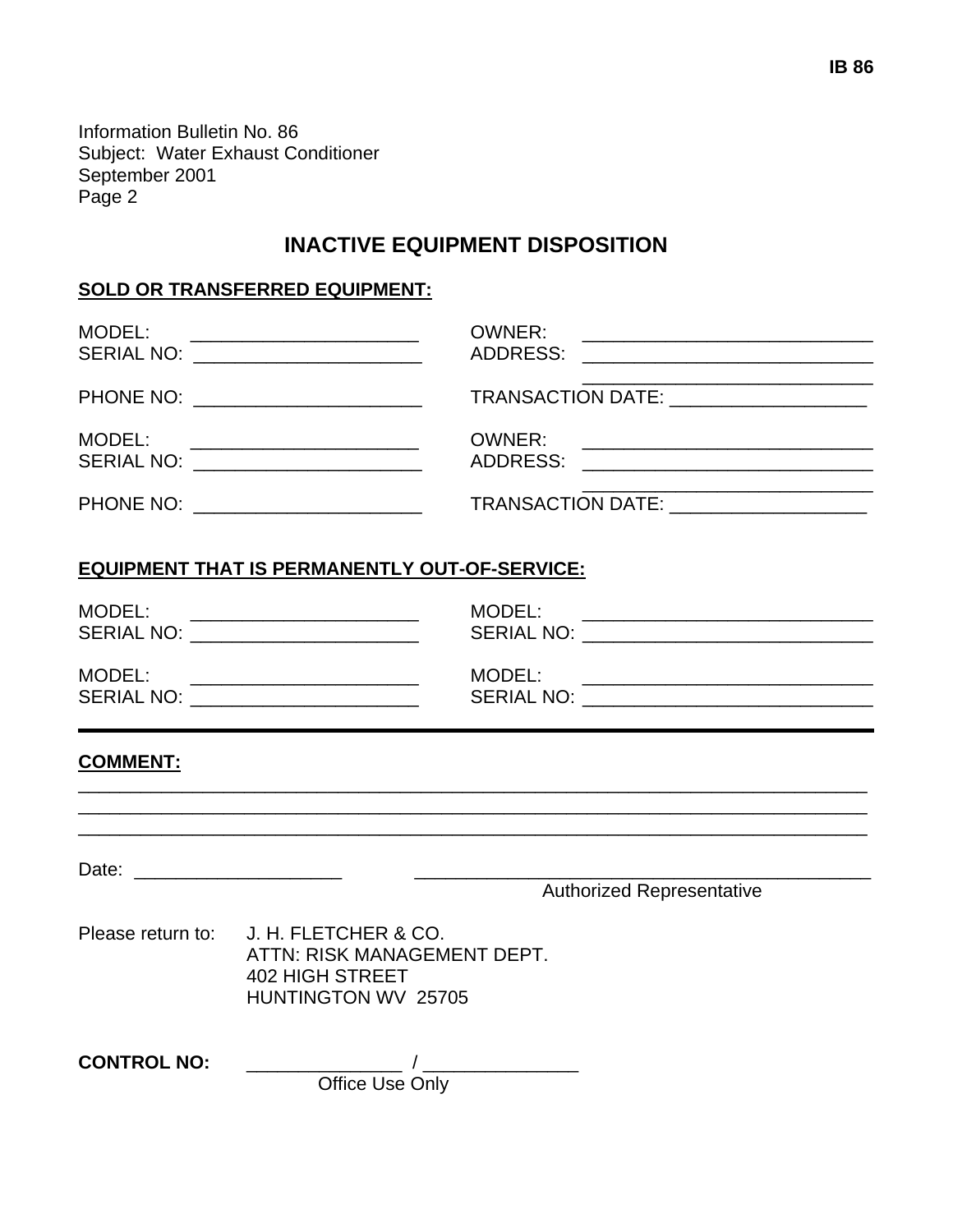# **WATER EXHAUST CONDITIONER**



## **OPERATION: WATER LEVEL**

The MSHA approved unit should be filled to approximately 5" above the floor of the unit. The water level should be checked after every cut, and should be replenished as needed. It should never be allowed to run dry. The amount of time that it takes for the water to need replenished will vary from mine to mine, as it is a function of the humidity, the number and size of bolts being installed, and the condition of the blowers. After using the machine for a short period, the operators should get a feel for how long the water will last. Periodically, the bottom drain plug should be removed and the box flushed out, as any dust that bypasses the blowers will be collected in the box, and will contaminate the water. The time for this to occur is also a function of the mining conditions. These conditioners are **NOT** a substitute for proper dust tank filter maintenance and/or replacement.